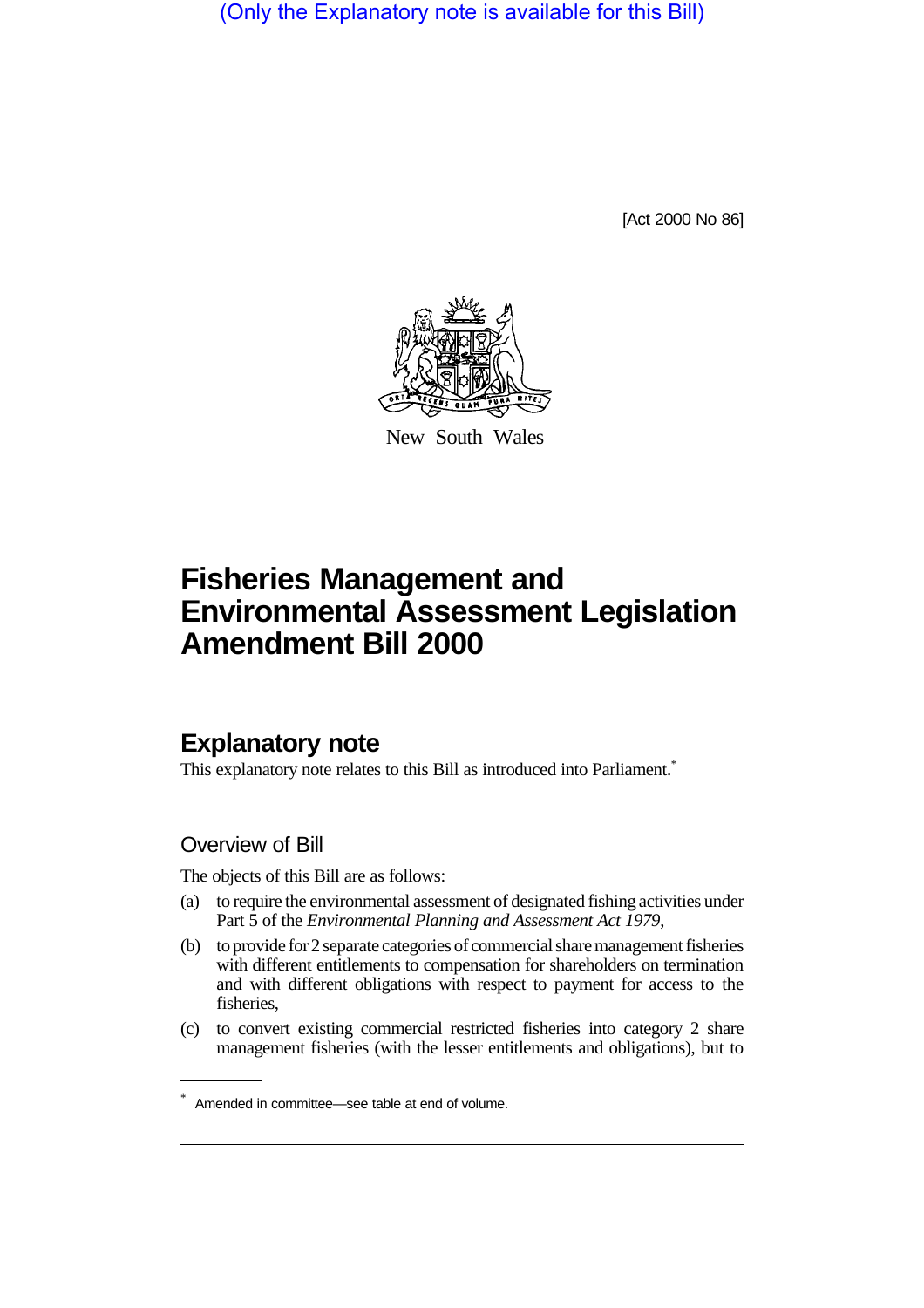Explanatory note

enable their future conversion to category 1 share management fisheries,

- (d) to extend the current requirement for payment of a fishing fee by recreational freshwater fishers to recreational saltwater fishers,
- (e) to provide an equitable mechanism for the reallocation of fisheries resources and for the payment of compensation to commercial fishers for the acquisition of their fishing entitlements,
- (f) to make further provision for the protection of fish habitat,
- (g) to make other miscellaneous changes to the *Fisheries Management Act 1994* (including in connection with the enforcement of the Act).

### Outline of provisions

**Clause 1** sets out the name (also called the short title) of the proposed Act.

**Clause 2** provides for the commencement of the proposed Act on a day or days to be appointed by proclamation.

**Clause 3** is a formal provision giving effect to the amendments to the *Environmental Planning and Assessment Act 1979* set out in Schedules 1 and 6.

**Clause 4** is a formal provision giving effect to the amendments to the *Fisheries Management Act 1994* set out in Schedules 2–7.

**Clause 5** is a formal provision giving effect to the amendments to the *Native Title (New South Wales) Act 1994* set out in Schedule 8.

### **Schedule 1 Amendment of Environmental Planning and Assessment Act 1979 relating to assessment of fishing activities**

New Division 5 of Part 5 makes provision for environmental assessment under that Part of fishing activities designated under proposed Schedule 1A to the *Fisheries Management Act 1994*. The provisions are consistent with the scheme of assessment that applies under Part 5, with the following general modifications:

(a) The assessment is to be made of the fishing activity permitted under all of the relevant fishing regulatory controls instead of only those activities authorised by fisheries approvals (that is, activities authorised by the provisions of the *Fisheries Management Act 1994* and the regulations under that Act, fisheries approvals under that Act, management plans under that Act, fishing closures

Explanatory note page 2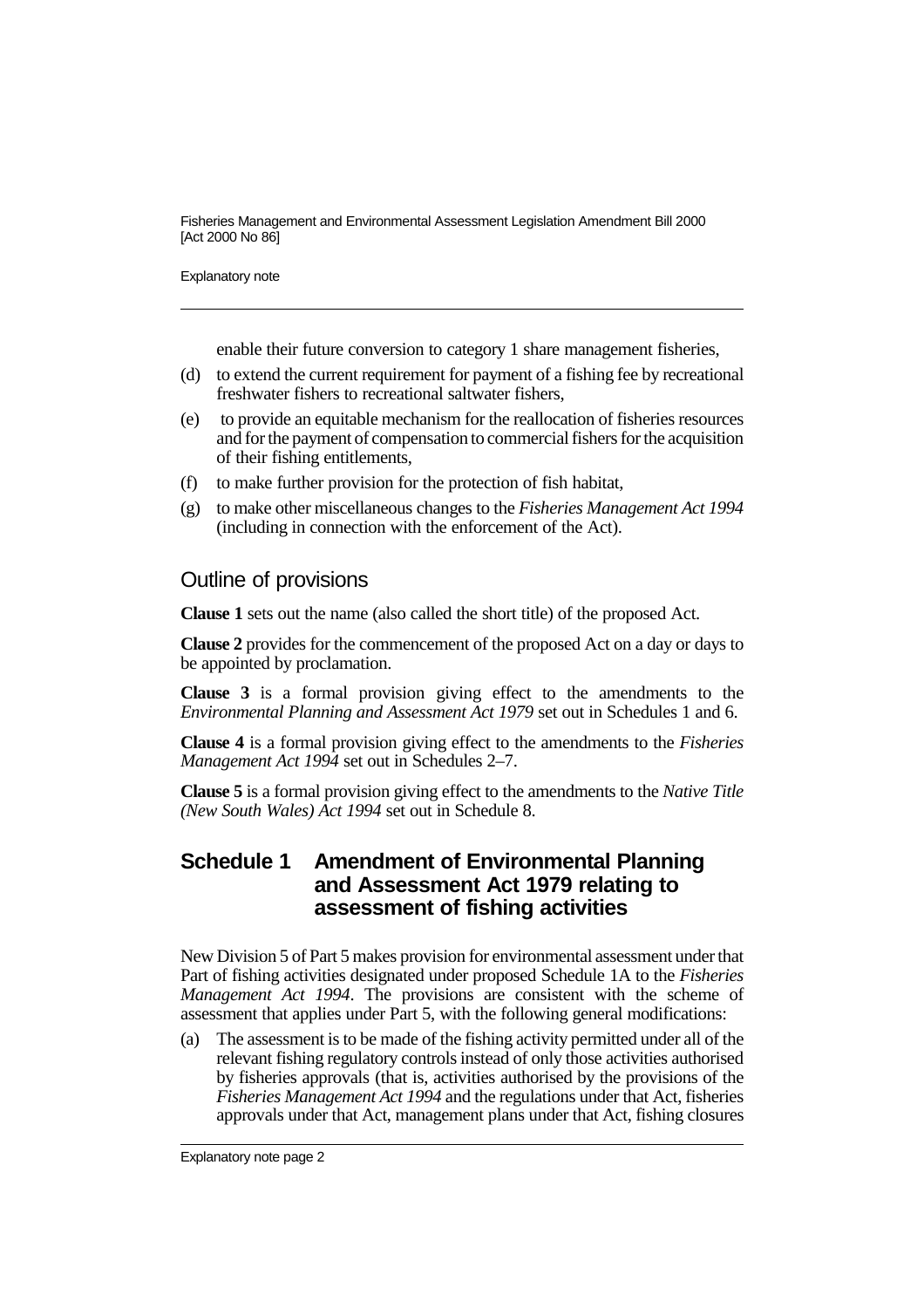Explanatory note

made by Ministerial notification, total allowable fish catch determinations and Ministerial administrative policies).

- (b) The assessment is to be made of the cumulative environmental impact of the activities permitted by all fisheries approvals and other regulatory controls instead of only the impact of the issue of single fisheries approvals.
- (c) The assessment is to be made in the context of a fishery management strategy prepared by the Fisheries Minister that indicates the proposed regulatory controls for the fishing activity and sets performance indicators to monitor whether the objectives of the strategy and ecologically sustainable development are being attained.

The new Division requires the Fisheries Minister to obtain an environmental impact statement in relation to designated fishing activities in accordance with the current requirements of Part 5 (whether or not those activities will have a significant impact on the environment). In particular, the Fisheries Minister is required to give public notice of the statement and any person is entitled to make representations to the Minister in respect of the statement.

In accordance with the current requirements of Part 5, the environmental impact statement must be prepared in consultation with the Director-General of the Department of Urban Affairs and Planning and the Director-General is to be given a copy of the environmental impact statement and any representations made to the Fisheries Minister in relation to the statement. The Minister administering the *Environmental Planning and Assessment Act 1979* may direct that an inquiry be held with respect to all or any of the environmental aspects of the fishing activity that is the subject of the statement, and forward to the Fisheries Minister the findings of the inquiry, together with any advice on whether the activity should be permitted, modified or not permitted.

When the environmental assessment process is completed, the Fisheries Minister is required to make a determination with respect to the fishing activity that is the subject of the statement for the purpose of attaining the objects of the *Environmental Planning and Assessment Act 1979* relating to the protection and the enhancement of the environment and the objects of the *Fisheries Management Act 1994*. The Fisheries Minister may determine to permit the fishing activity (with or without modifications to the fishing regulatory controls) or to prevent the carrying out of the fishing activity.

Where the Fisheries Minister is the proponent of the fishing activity (for example, fish stocking), the determination of the Fisheries Minister will (consistently with the current requirements of Division 4 of Part 5) require the approval of the Minister administering the *Environmental Planning and Assessment Act 1979*. In addition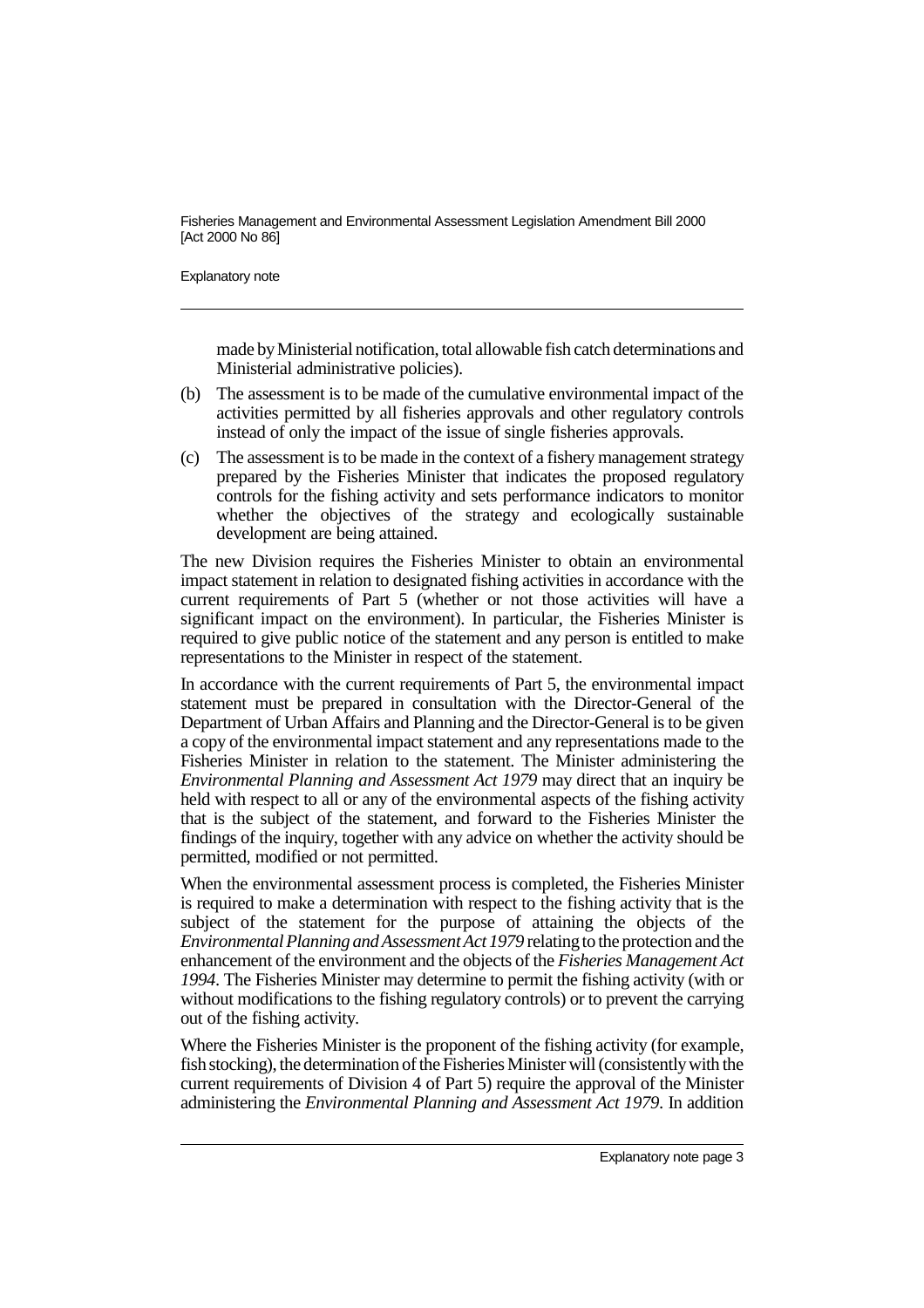Explanatory note

(consistently with section 110B of that Act), the Minister administering that Act may determine that the Fisheries Minister is the proponent of any other designated fishing activity subject to assessment, in which case the determination of the assessment by the Fisheries Minister will require the approval of the Minister administering the *Environmental Planning and Assessment Act 1979* under Division 4 of Part 5.

The new Division makes it clear that designated fishing activities will not be subject to any requirement for development consent under Part 4, but makes it clear that with the approval of the Fisheries Minister, local, regional or State planning instruments may prohibit or regulate designated fishing activities in addition to (or as an alternative to) controls imposed under the *Fisheries Management Act 1994* (any such planning instruments will become a fishing regulatory control that will be part of the environmental assessment under the new Division).

The new Division continues the effect of an existing regulation that has suspended the operation of the current provisions of Part 5 with respect to the issue of individual fishing approvals until 1 July 2003 to enable environmental assessments to be completed for existing fishing activities.

# **Schedule 2 Amendment of Fisheries Management Act 1994 relating to environmental assessment**

New Part 1A and Schedule 1A make the requisite provisions contemplated by the new fisheries environmental assessment requirements described above. Provision is made for the designation of fishing activities that will be subject to assessment (including all the significant commercial fisheries, the recreational fishery, the charter boat fishery, fish stocking, shark beach meshing and other activities prescribed by proclamation). For the purposes of assessment the Minister is to arrange for the preparation of a fisheries management strategy for each designated activity (incorporating any relevant management plan) and describing the applicable regulatory controls.

A fishery management strategy is to set performance indicators to monitor whether the objectives of the strategy and ecologically sustainable development are being attained. The strategy is to specify the point at which a review of the strategy is required when performance indicators are not being satisfied.

Following environmental assessment, the Minister is required to revise the draft strategy so as to reflect the result of the determination of the assessment.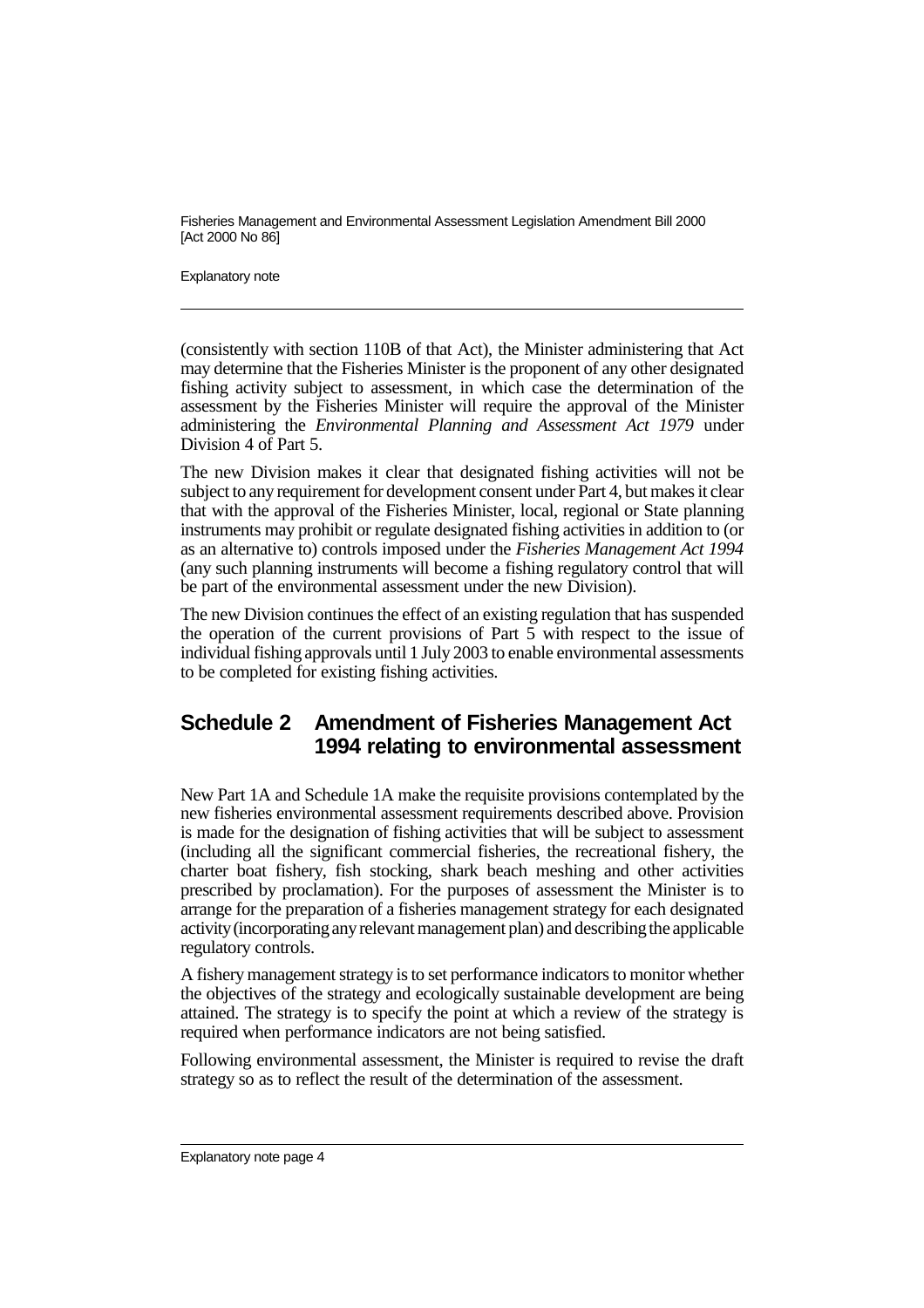Explanatory note

The first management plan for a share management fishery (which triggers rights to fully tradeable shares in the fishery and to compensation for the closure of the fishery) will not be able to be made until the completion of the environmental assessment.

If fishing controls have been imposed or are proposed in order to protect a fishery by prohibiting or restricting fishing activities, the Schedule prevents the fishing controls from being declared invalid or delayed because of any failure to comply with the procedural and other requirements for environmental assessment without a reasonable opportunity being given by the court to enable those requirements to be complied with.

# **Schedule 3 Amendment of Fisheries Management Act 1994 relating to commercial fisheries**

#### **Share management fisheries**

The amendments create a new category of share management fishery. At present, there is only one category of share management fishery (to be called a category 1 share management fishery). Shares in a category 1 share management fishery are issued for a 10-year period and are automatically renewed. If the fishery is terminated, the shares are cancelled and compensation is payable to the shareholders. Shareholders in the fishery must pay a community contribution for their right of access to the fishery.

The new category of share management fishery (category 2) will have shares that are issued initially for a 15-year period. If the fishery is terminated (by its omission from Schedule 1) during the currency of those shares, compensation is payable. Compensation is not payable if the Minister terminates the fishery (by order), with effect at the end of the current term of the shares in the fishery (provided the Minister gives at least 5 years' notice of that termination). Shareholders in the fishery will not be liable for a community contribution, but must pay a rental charge for their right of access to the fishery. The maximum rental charge will be \$100 for a 12-month period (adjustable in accordance with the consumer price index).

A category 2 share management fishery may be converted to a category 1 share management fishery. The Minister may, at the request of the Management Advisory Committee for a category 2 share management fishery, direct that a poll be taken of shareholders in the fishery to determine whether conversion of the fishery to a category 1 share management fishery is supported. If conversion is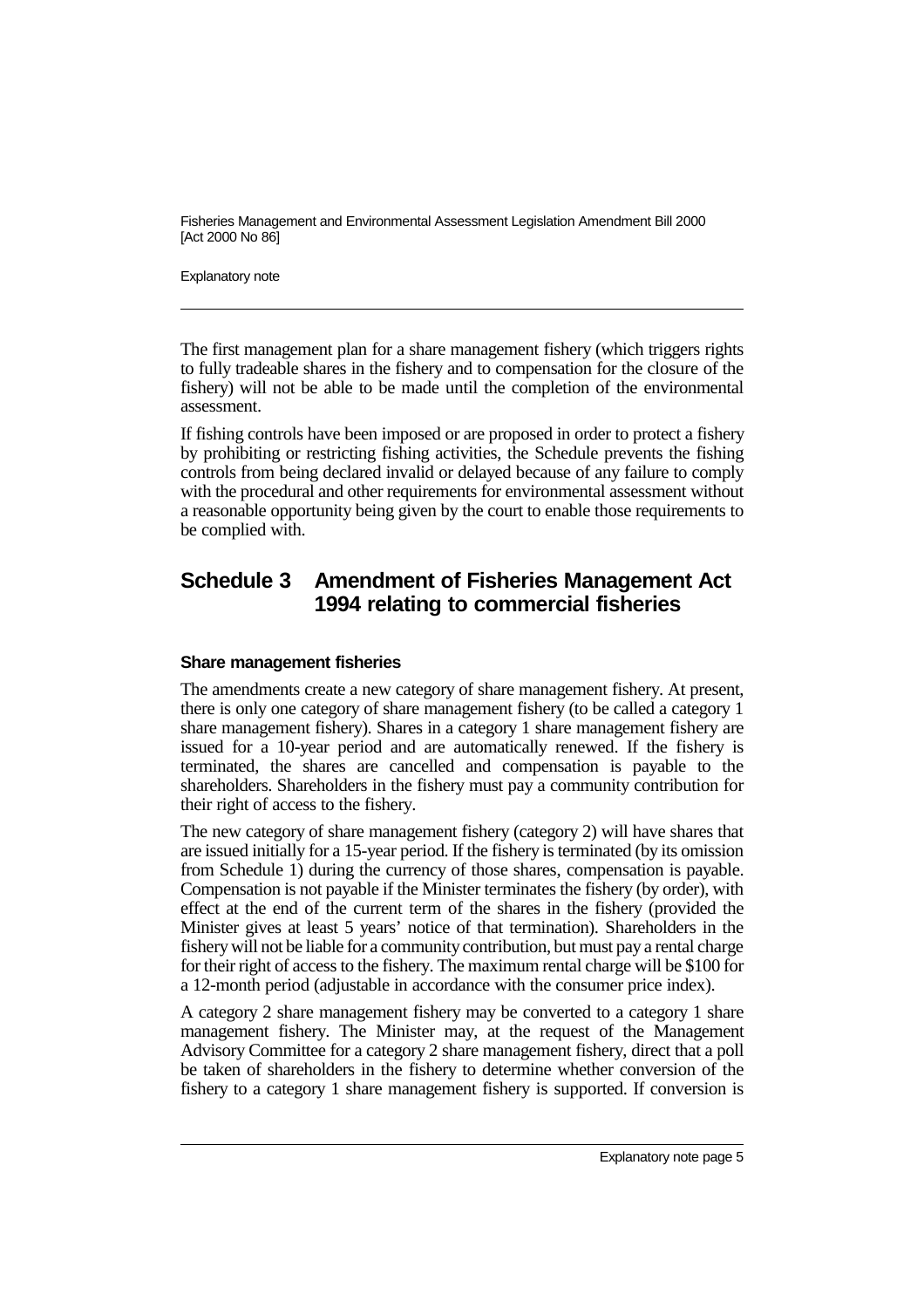Explanatory note

supported at the poll, the Minister must take steps to bring about that conversion of the fishery.

The following restricted fisheries will become category 2 share management fisheries on the commencement of the relevant amendments:

- (a) ocean prawn trawl fishery,
- (b) ocean fish trawl fishery,
- (c) ocean hauling fishery,
- (d) ocean trap and line fishery,
- (e) estuary general fishery,
- (f) estuary prawn trawl fishery.

Since some of the fisheries cover more than one species of fish, provision is made to allow the management plan for the fishery to restrict the allocation of any total allowable catch for one of those species among those shareholders who are or were engaged in taking that species of fish.

#### **TAC Committee**

The *Fisheries Management Act 1994* currently authorises the Total Allowable Catch Setting and Review Committee to determine the total allowable catch of fish for a share management fishery, if the management plan for the fishery so requires. The amendments will allow the Committee to make other determinations requested by the Minister with respect to fishing effort in a share management fishery (for example, determinations as to the size of boats that may be used in the fishery).

#### **Management advisory committees**

The *Fisheries Management Act 1994* provides for the establishment of management advisory committees for each share management fishery and each restricted fishery. The amendments provide for the appointment of members of the management advisory committees by the Minister, rather than by the Director of NSW Fisheries. They also require the chairperson of a committee to be a person who is neither engaged in the administration of the Act nor engaged in commercial fishing in the fishery.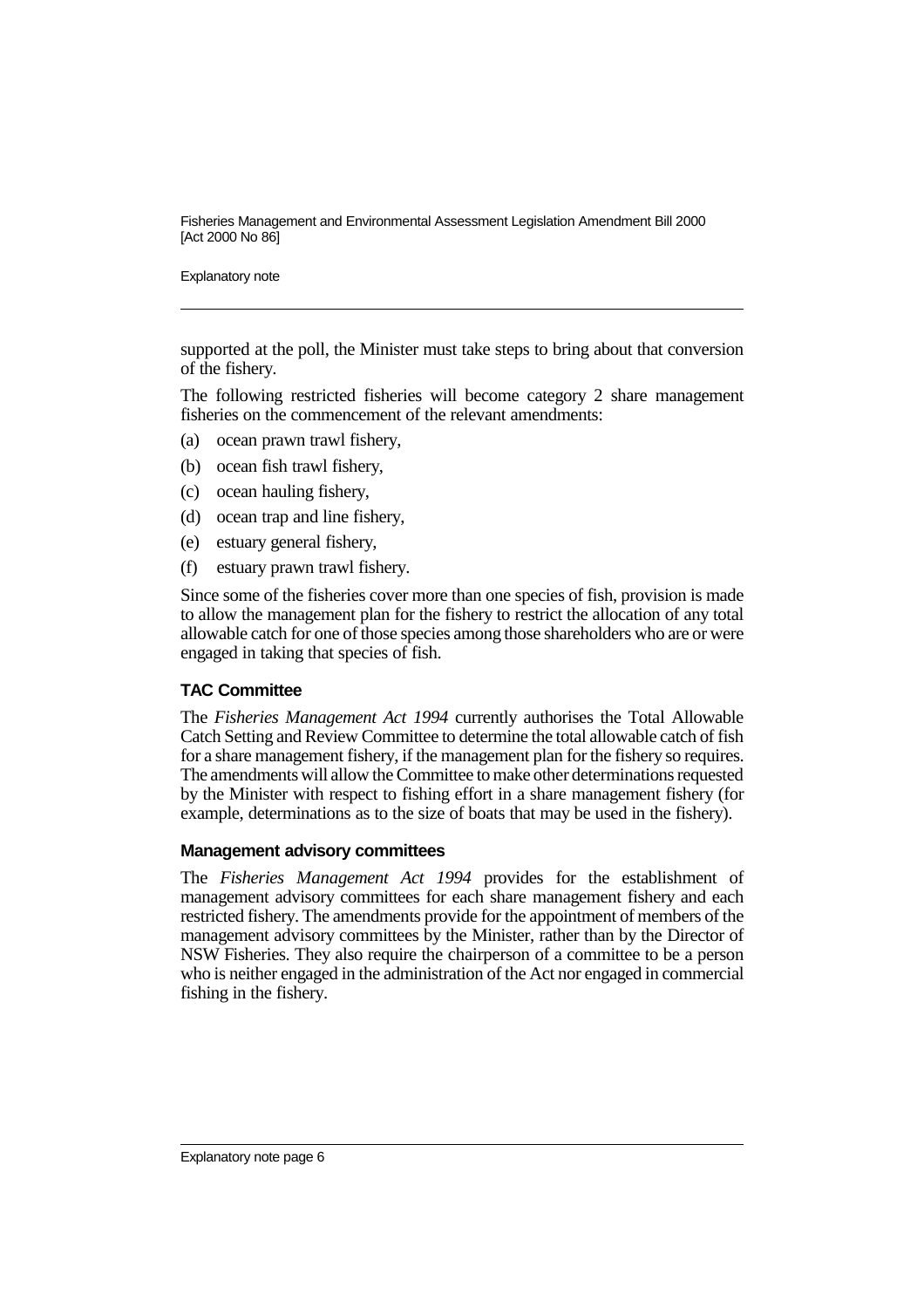Explanatory note

# **Schedule 4 Amendment of Fisheries Management Act 1994 relating to recreational fishing fee**

At present the *Fisheries Management Act 1994* requires a recreational fisher to pay a fishing fee for any period during which the recreational fisher takes fish from freshwater. The amendments extend that requirement to recreational saltwater fishers. In order to achieve this, the recreational freshwater fishing fee is replaced with a general recreational fishing fee.

The amendments also allow the Minister to issue a fishing fee exemption certificate in respect of particular recreational fishing activities, for example, fishing activities that are conducted on a charter fishing boat. The regulations may require a fee to be paid in respect of such a certificate.

Recreational freshwater fishing fees are currently paid into a trust account that is used for purposes connected with recreational freshwater fishing. As the recreational fishing fee will now be paid by saltwater fishers, as well as freshwater fishers, the fees that are collected will now be divided between the Recreational Fishing (Freshwater) Trust Fund and the Recreational Fishing (Estuarine and Marine) Trust Fund (which is to be re-named the Recreational Fishing (Saltwater) Trust Fund).

The amendments also create a separate trust fund in respect of the charter fishing boat sector. All fees collected under Part 4A of the Act (which relates to the licensing of charter fishing boats) will be paid into that fund. The fund will be called the Charter Fishing Trust Fund.

## **Schedule 5 Amendment of Fisheries Management Act 1994 relating to acquisition of commercial fishing entitlements**

Schedule 5 provides an equitable mechanism for the reallocation of fishing resources, by allowing the Minister to "buy-out" the commercial fishing entitlements of fishers in a particular fishery.

Under the amendments, the Minister may, by order published in the Gazette, declare any fishery to be a fishery to which the buy-out arrangements apply, and specify the relevant commercial fishing entitlements that will be the subject of the buy-out. Such an order may be made only after consultation with the persons whose entitlements are to be acquired and other relevant persons and bodies.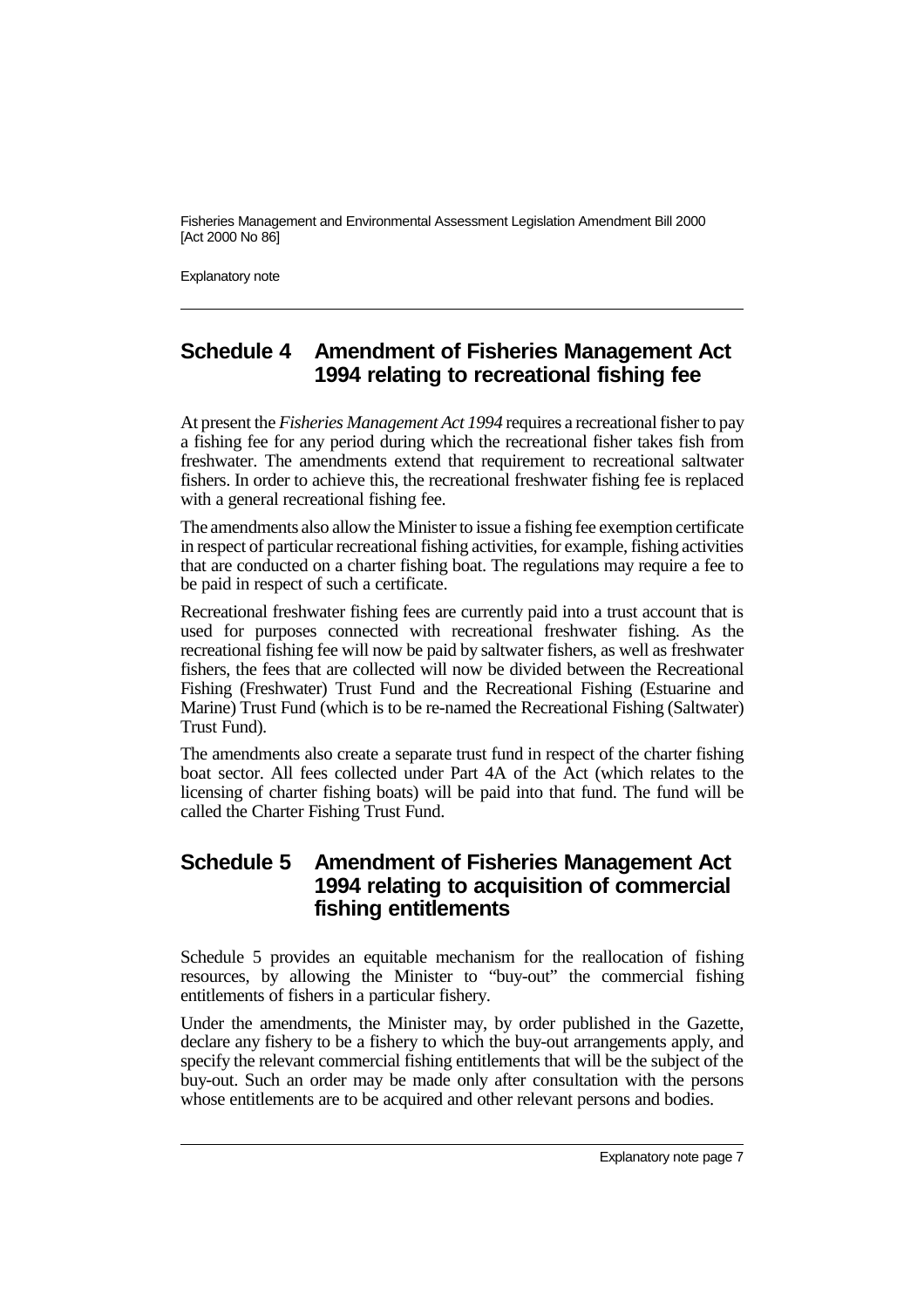Explanatory note

After making the order, the Minister is to cancel the relevant commercial fishing entitlements. A person who holds a commercial fishing entitlement that is cancelled will be entitled to compensation for the market value of the entitlement as at 19 January 2000 or another date specified in the Minister's order.

## **Schedule 6 Amendments to fisheries management and environmental assessment legislation relating to habitat protection**

Schedule 6 makes a number of miscellaneous changes to Part 7 of the *Fisheries Management Act 1994* and to the *Environmental Planning and Assessment Act 1979* for the protection of aquatic habitats.

#### **Aquatic reserves**

The amendments expand and clarify the purpose for declaring an aquatic reserve under the *Fisheries Management Act 1994*. The obligation to obtain the consent of the owner of land submerged by tidal waters before declaring an aquatic reserve is to be removed. Where the consent of a landholder is required, special provision is made with respect to the notification of and the consent of landholders in line with similar provision applying in connection with the issue of mining authorities. The amendments also authorise the making of management plans for each aquatic reserve by regulation. The management plan may impose higher penalties for offences created by the plan than other regulations under the Act (up to 1,000 penalty units).

#### **Dredging and reclamation**

The amendments revise the provisions regulating dredging and reclamation work in the *Fisheries Management Act 1994* to make clear the purpose of the provisions and to define more precisely the activities covered.

The purpose of the restrictions on dredging work and reclamation work is to conserve the biodiversity of fish and aquatic vegetation and to protect fish habitat.

Dredging work is defined to mean any work that involves excavating water land, and any other work involving the removal of material from water land that is prescribed by the regulations. Reclamation work is defined to mean using any material to fill in or reclaim water land, or depositing any material on water land for the purpose of constructing something over it (for example, a bridge), or draining water from water land for the purpose of its reclamation.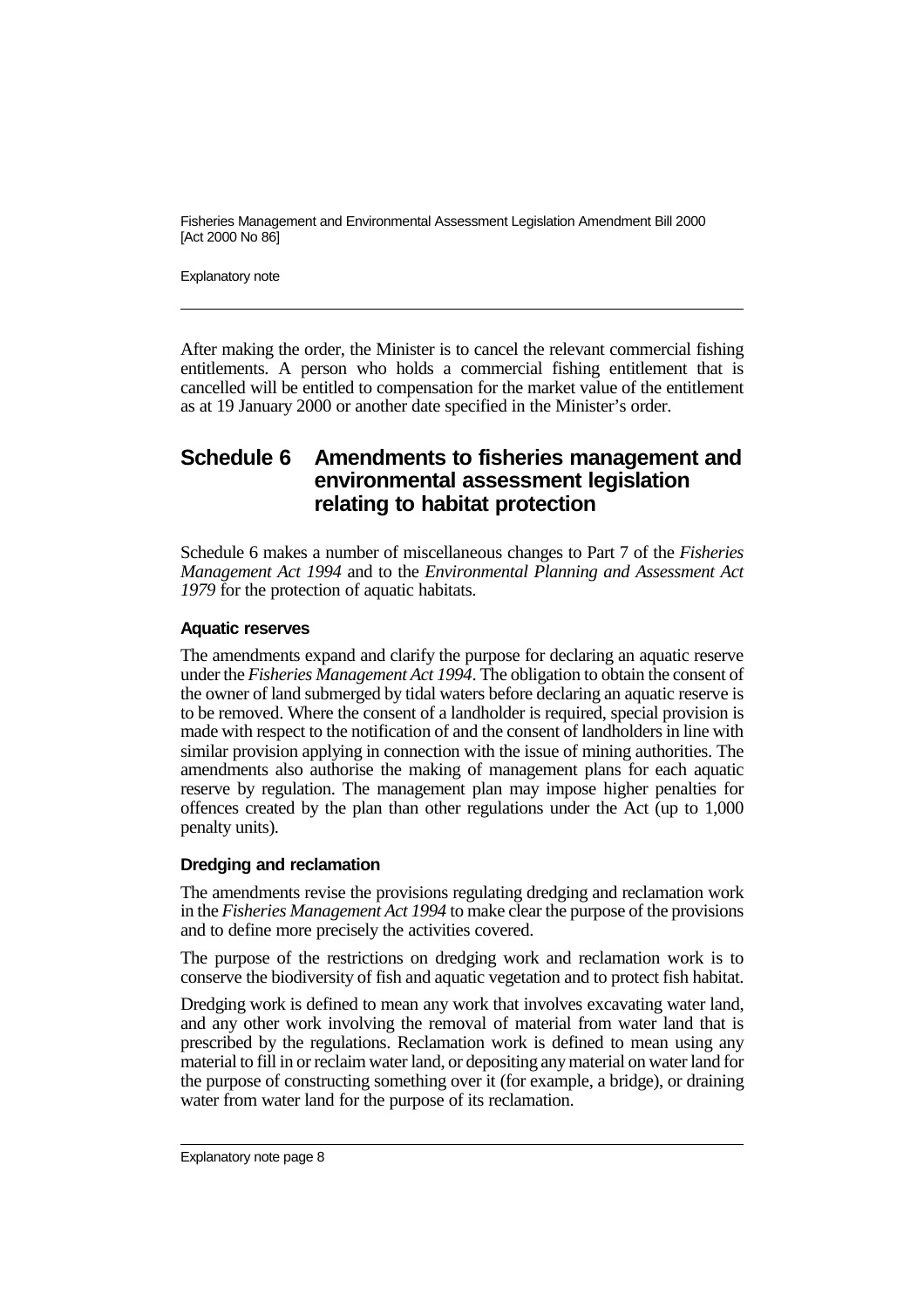Explanatory note

At present, exemptions apply to certain mining works, public works and works carried out by the Waterways Authority. Those exemptions are removed. However, new exemptions are provided, including exemptions for work carried out in respect of certain artificial bodies of water and farm dams.

#### **Protection of mangroves and other marine vegetation**

The amendments enhance the protection of marine vegetation under Division 4 of Part 7 of the *Fisheries Management Act 1994*:

- (a) by making it clear that a protected area extends to the whole of a foreshore area of public water land or an aquaculture lease up to the mean high water mark of the waters concerned, and
- (b) by allowing the Minister, by order published in the Gazette, to extend the protected area to any other land adjacent to the public water land or leased area that is below the highest astronomical level of the waters concerned, and
- (c) by making it clear that the provisions extend to the taking of dead marine vegetation as well as living marine vegetation.

The amendments also permit exemptions from the provisions by regulation.

#### **Importation of live fish**

At present live fish of a species not taken from NSW waters cannot be imported into the State without the authority of a permit issued by the Minister under the *Fisheries Management Act 1994*. The prohibition is to be applied to fish of any species other than those species indigenous to the waters of the State or the coastal sea adjacent to the State or those species exempted by regulation.

#### **Fishways**

At present, the Minister may require fishways to be provided in the construction of dams, weirs, reservoirs or floodgates on a waterway under the *Fisheries Management Act 1994*. The amendments ensure that the provision applies to lagoons or other bodies of water that are subject intermittently to tidal influence or that intermittently flow into other waterways. The penalty for a failure to comply with a requirement of the Minister is increased.

#### **Obstruction of passage of live fish**

At present, it is an offence under the *Fisheries Management Act 1994* to obstruct the passage of fish by nets, material or other obstruction, except as authorised by or under the Act. The amendments make it clear that the offence applies to the construction of dams, weirs, causeways and floodgates. An exemption is provided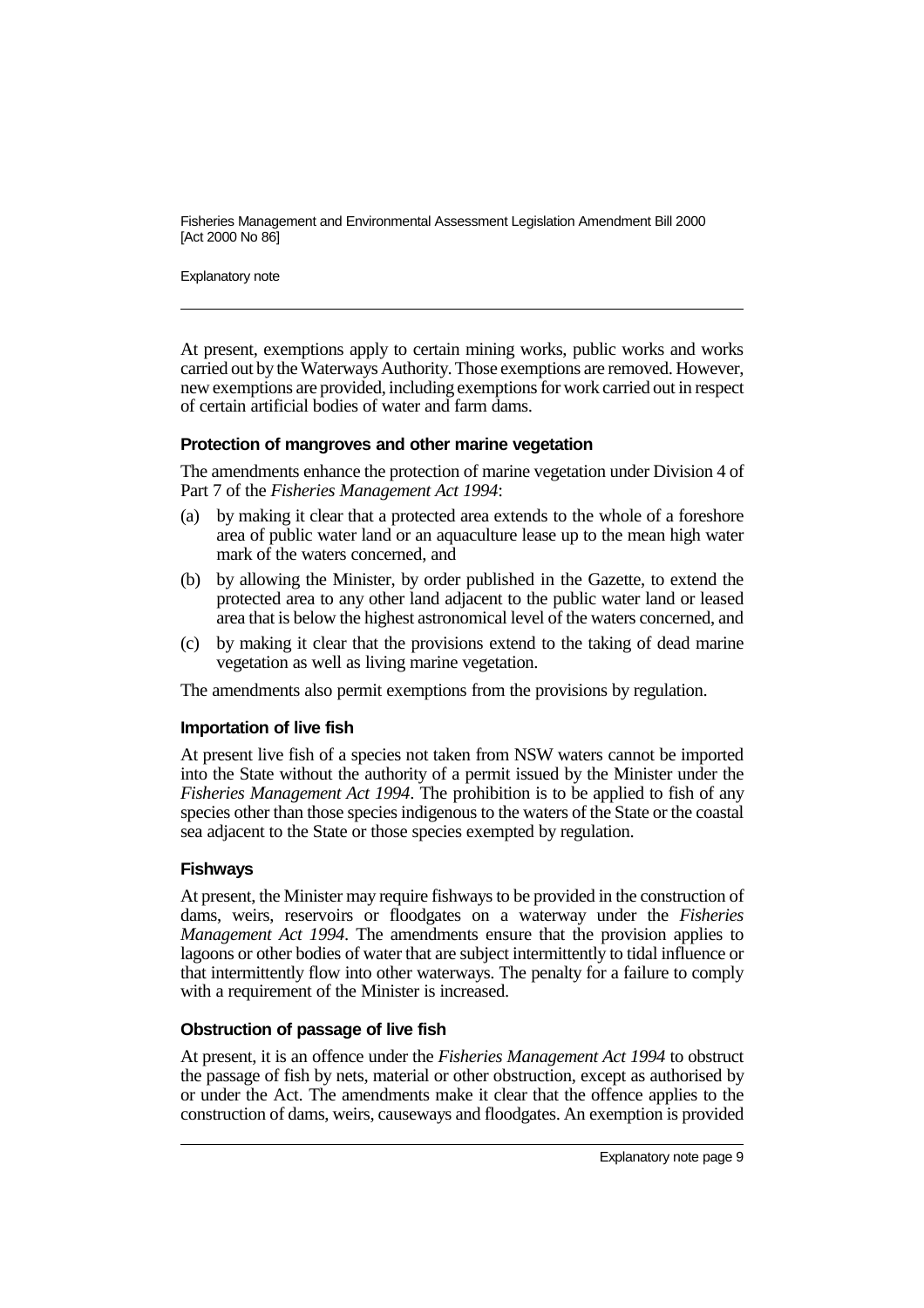Explanatory note

to exclude activities authorised by an Act or by a permit from the Minister. The regulations may provide for other exemptions. The penalty for the offence is increased.

The *Environmental Planning and Assessment Act 1979* is amended so that the integrated development assessment provisions of that Act will apply to a permit issued under the *Fisheries Management Act 1994* provisions.

### **Schedule 7 Miscellaneous amendments to Fisheries Management Act 1994**

#### **Regulation-making powers**

A power is inserted to make regulations with respect to:

- (a) regulating recreational fishing competitions, and
- (b) prohibiting the possession or receipt of fish illegally taken, processed or dealt with in any place outside the State.

#### **Charter fishing**

The amendments:

- (a) extend the definition of *charter fishing boat*, so that it is not limited to boats that are used principally for recreational fishing activities, and
- (b) allow the regulations to prohibit or restrict the use of a licensed charter fishing boat as both a charter fishing boat and a commercial fishing boat.

#### **Noxious or diseased fish**

The amendments allow any class of fish that is declared to be a noxious fish to be designated as a pest species or a controlled species or by any other name.

The amendments also allow a quarantine order with respect to diseased fish to modify, in a particular case, provisions relating to the destruction, sale etc of diseased fish.

#### **Seizure of motor vehicles**

Amendments are made so that a motor vehicle that is alleged to have been used in connection with an offence may be seized by an enforcement officer, and forfeited to the State, in the same circumstances as a boat that is alleged to have been used in connection with an offence.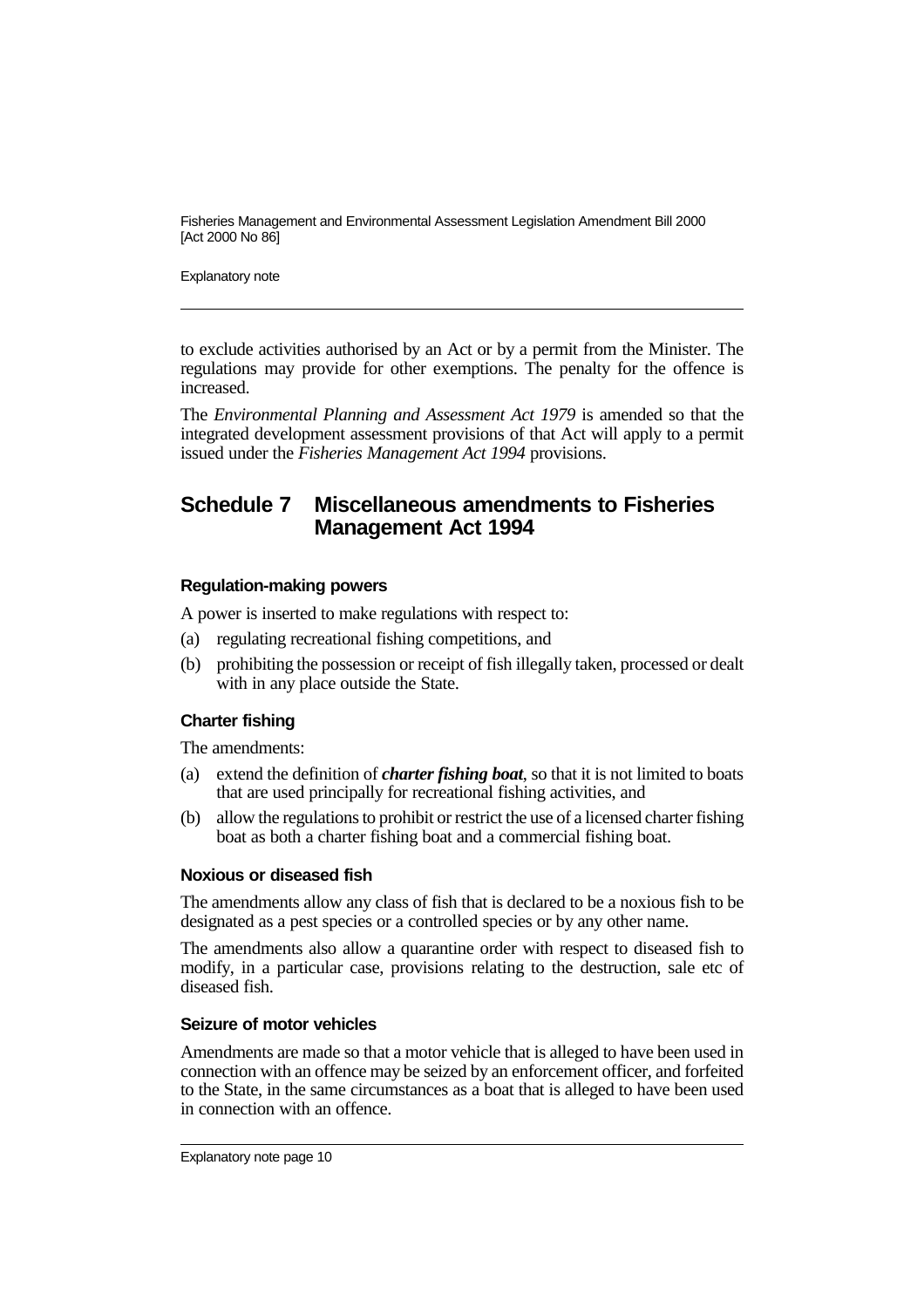Explanatory note

#### **Compliance audits**

Provision is made for compliance audits along the lines of mandatory environmental audits under Part 6.2 of the *Protection of the Environment Operations Act 1997*. A compliance audit is a periodic or particular documented evaluation of the fishing activity to which a fishing authority relates for either or both of the following purposes:

- (a) to provide information to the persons carrying out or managing the fishing activity and to the persons administering the Act on compliance with legal requirements and relevant policies under the Act relating to the fishing activity,
- (b) to enable those persons to determine whether the way the activity is carried on can be improved in order to promote the objects of the Act.

Compliance audits may be required under conditions of fishing authorities and are to be carried out by the holder of the authority or by a compliance auditor accredited in accordance with the regulations (or both). A report is required for any compliance audit and any false or misleading report is subject to criminal sanction.

Information must be supplied by a person for a compliance audit even if it might incriminate the person. The information supplied may be used for compliance purposes (including being admissible in evidence in criminal proceedings against the holder of the fishing authority).

The compliance audit provisions extend to aquaculture activities or other activities regulated under Part 7 of the *Fisheries Management Act 1994* (habitat protection).

#### **Prohibition orders**

The amendments allow a court that convicts a repeat offender of a fisheries offence to make an order prohibiting the repeat offender from:

- (a) engaging in specified commercial fishing activities, and
- (b) being on any boat, or in any premises, of a kind specified in the order that are associated with those commercial fishing activities.

The order remains in force for no more than 5 years.

The amendments make other provisions with respect to prohibition orders, including by providing for appeals against prohibition orders.